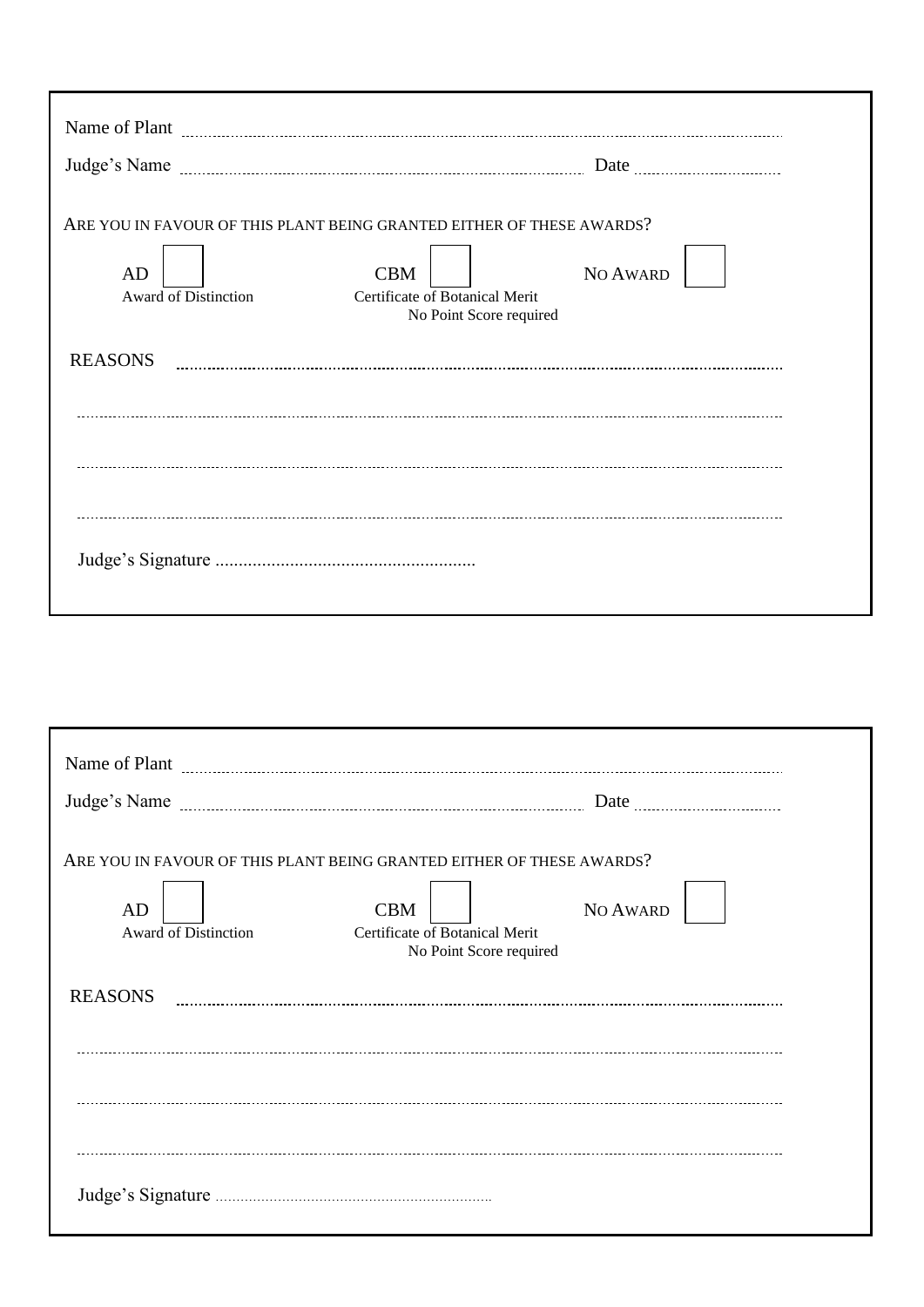| Name of Plant:         |              |                           |             |                         |                        |                  |
|------------------------|--------------|---------------------------|-------------|-------------------------|------------------------|------------------|
| Judges Name:           |              |                           |             |                         |                        |                  |
|                        | <b>Shape</b> | Colour,<br><b>Texture</b> | <b>Size</b> | Stem,<br><b>Display</b> | <b>Flower</b><br>Count | <b>Substance</b> |
| Exceptional (Fcc)      |              |                           |             |                         |                        |                  |
| Superior (AM)          |              |                           |             |                         |                        |                  |
| Award Quality (HCC)    |              |                           |             |                         |                        |                  |
| <b>Some Problems</b>   |              |                           |             |                         |                        |                  |
| Very inadequate        |              |                           |             |                         |                        |                  |
| Comments:              |              |                           |             |                         |                        |                  |
|                        |              |                           |             |                         |                        |                  |
|                        |              |                           |             |                         |                        |                  |
| No Award<br><b>HCC</b> |              | <b>AM</b>                 | <b>FCC</b>  |                         | <b>Points</b>          |                  |

| Name of Plant:         |              |                           |             |                         |                        |                  |
|------------------------|--------------|---------------------------|-------------|-------------------------|------------------------|------------------|
| Judges Name:           |              |                           |             |                         | Date:                  |                  |
|                        | <b>Shape</b> | Colour,<br><b>Texture</b> | <b>Size</b> | Stem,<br><b>Display</b> | <b>Flower</b><br>Count | <b>Substance</b> |
| Exceptional (Fcc)      |              |                           |             |                         |                        |                  |
| Superior (AM)          |              |                           |             |                         |                        |                  |
| Award Quality (HCC)    |              |                           |             |                         |                        |                  |
| <b>Some Problems</b>   |              |                           |             |                         |                        |                  |
| Very inadequate        |              |                           |             |                         |                        |                  |
| Comments:              |              |                           |             |                         |                        |                  |
|                        |              |                           |             |                         |                        |                  |
| No Award<br><b>HCC</b> |              | AM                        | <b>FCC</b>  |                         | <b>Points</b>          |                  |